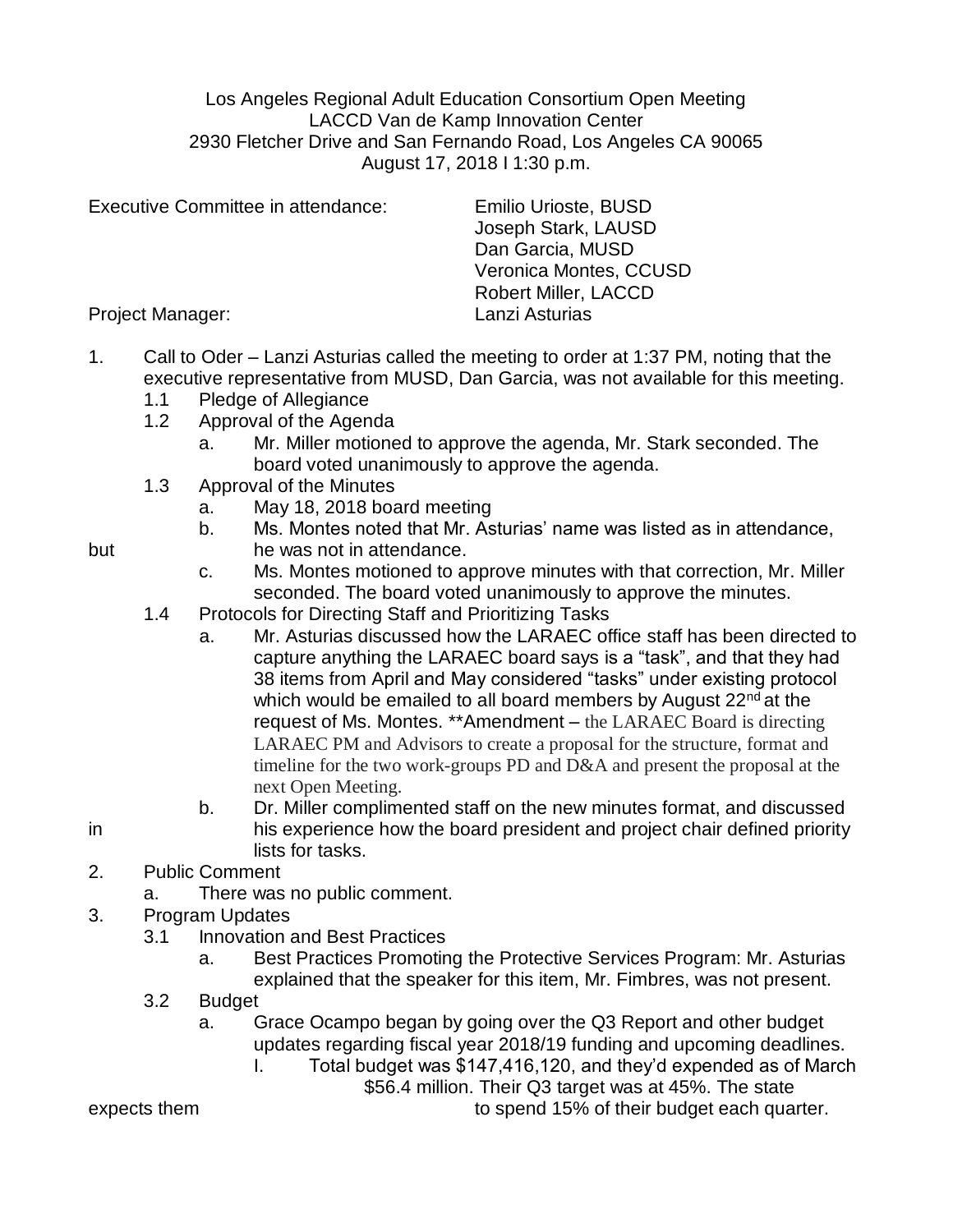- II. Ms. Ocampo added that if spending targets are not met, there is a section in NOVA to detail why a goal was not met, and corrective measures to be taken.
- b. Ms. Ocampo described the new requirements in the budget trailer bill for reporting hours of instruction in addition to expenditures, and explained related deadlines.
- c. Ms. Ocampo then reviewed their 18/19 CFAD with newly adjusted COLA totals. She then explained the deadlines for work plans and budget, and said that member NOVA certification are required for all allocation amendments.
	- I. Mr. Stark also commented that they need to give the right

message to the state, that they make sure they're spending their resources in a way so they can say to the state that LARAEC needs more resources.

3.3 Professional Development

- a. There were no Professional Development updates.
- 3.4 Policy and Legislation
	- a. California Budget Trailer Bill
		- I. Mr. Asturias gave an update on items that affect LARAEC, including the renaming of the Adult Education Block Grant to the AE Program and the COLA increase included in the trailer language.
- II. Mr. Asturias also explained that the additional, third adjusted COLA amount was because the state had originally received a rounded amount, and when not rounded, they had gained an additional 60 thousand dollars.

4. Information Items

- a. Full Capacity Marketing (Educate and Elevate Campaign)
	- I. Mr. Asturias explained that the LARAEC board had requested that he work with FCM and with Chalina Chanz, who represents them. He had reached out to her to find out potential costs and components of a marketing campaign for LARAEC. They have reached out to him again to gauge LARAEC's interest in pursuing a marketing program at this time.
		- II. Dr. Miller asked whether they had money set aside in their budget in a marketing category, and Mr. Lanzi confirmed that they did not for that specific purpose. Dr. Miller said that he was always a little dubious about marketing numbers as a fiscal guy for his district. He would like to know how this would improve their enrollment, and Mr. Stark agreed, saying he would like to know more about deliverables and outcomes.
		- III. Ms. Montes said that she thinks the place to start is to get a proposal from LARAEC staff working with the point people for a scope of work vis a vis marketing. Mr. Asturias asked if they could reach out to expert individuals for information considering marketing is not within the expertise of most of the point person team. Mr. Stark clarified that they are not looking for expertise, but rather why LARAEC would need to hire a marketing firm, the needs and issues they need to resolve, which is something the PPT can weigh in on.
- 5. Board Member Reports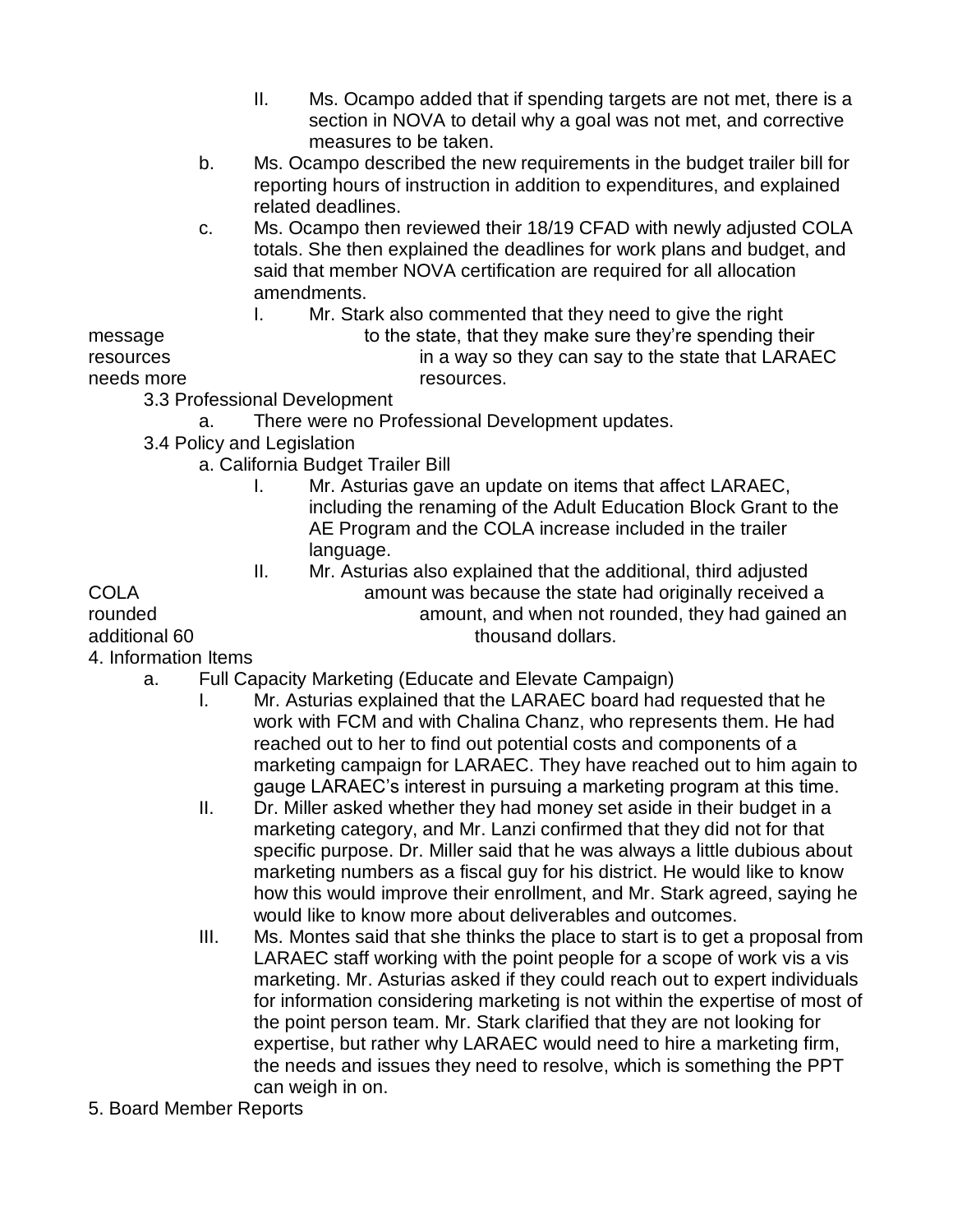- a. Mr. Stark wanted to give great kudos to the LAUSD curriculum instruction team for putting together an excellent summer bridge pilot program, which was the result of some very powerful, thoughtful professional development for CTE and ESL teachers. He added that it was also powerful to see a high level of student engagement.
- b. Dr. Miller reported that the California Community College System as of July 1 has a new funding formula, and described the elements of the new formula. The purpose is to focus colleges not on just sheer number and quality, but on quantity and completion, and evokes massive change in the culture.
	- I. Regarding SB705: No student will be forced into remedial math classes any longer, and all students based on minimums districts are working on right now will be placed into college-level math classes. What will happen in time is contextualized English and Math classes.
	- II. Dr. Miller also wanted to mention that built in to the state budget was \$160 million for strong work force dollars for K-12. Part of the requirement of that money is to work with their local community colleges in strong work force measures. He also thought that, pursuant to past conversations about potential LARAEC lobbying, they should work through state lobbying efforts to get a sense of where potential governor Newsome stands on adult ed.
	- III. Mr. Urioste announced that Burbank Adult School is launching two new IET programs, health occupations and information technology. They are being co-taught with a CTE and ESL teacher, and are very good 12 or 14 week programs. One of the best things that happened was the summer CASAS institute in San Diego, which built in a lot of time for the team to get together and explore new ideas. Also, they had adopted new ESL textbooks, and he was amazed by their graphics, presentation, and workbooks.

# 6. Action Items

- 6.1 Action Item: Revise Extra COLA Amounts
	- a. Mr. Asturias explained that in essence 6.1 and 6.2 go together as they're a financial transaction needing board approval in open meeting, and related to the proposed COLA distribution from the state, which was based on each district's allocation and proportionately distributed based on 18/19 allocation.
	- b. He directed the board to an email he received from back in June that explained the state's methods for determining distribution, and that he had forwarded it to the board members to ask if they agreed with the state's distribution. He clarified that MUSD did not receive any of the new, redistributed COLA, just their original COLA.
- c. Dr. Miller moved to accept the recommendations from the state to allocate revised COLA, combining 6.1 and 6.2, and Mr. Stark seconded.
	- d. The board voted unanimously to accept the state's revised COLA allocation recommendations.
	- 6.2 Action Item: Accept the state suggested allocation for extra COLA amounts based on the 18-19 CFAD
		- a. See above.
	- 6.3 Action Item: Approve amended Data & Accountability Plan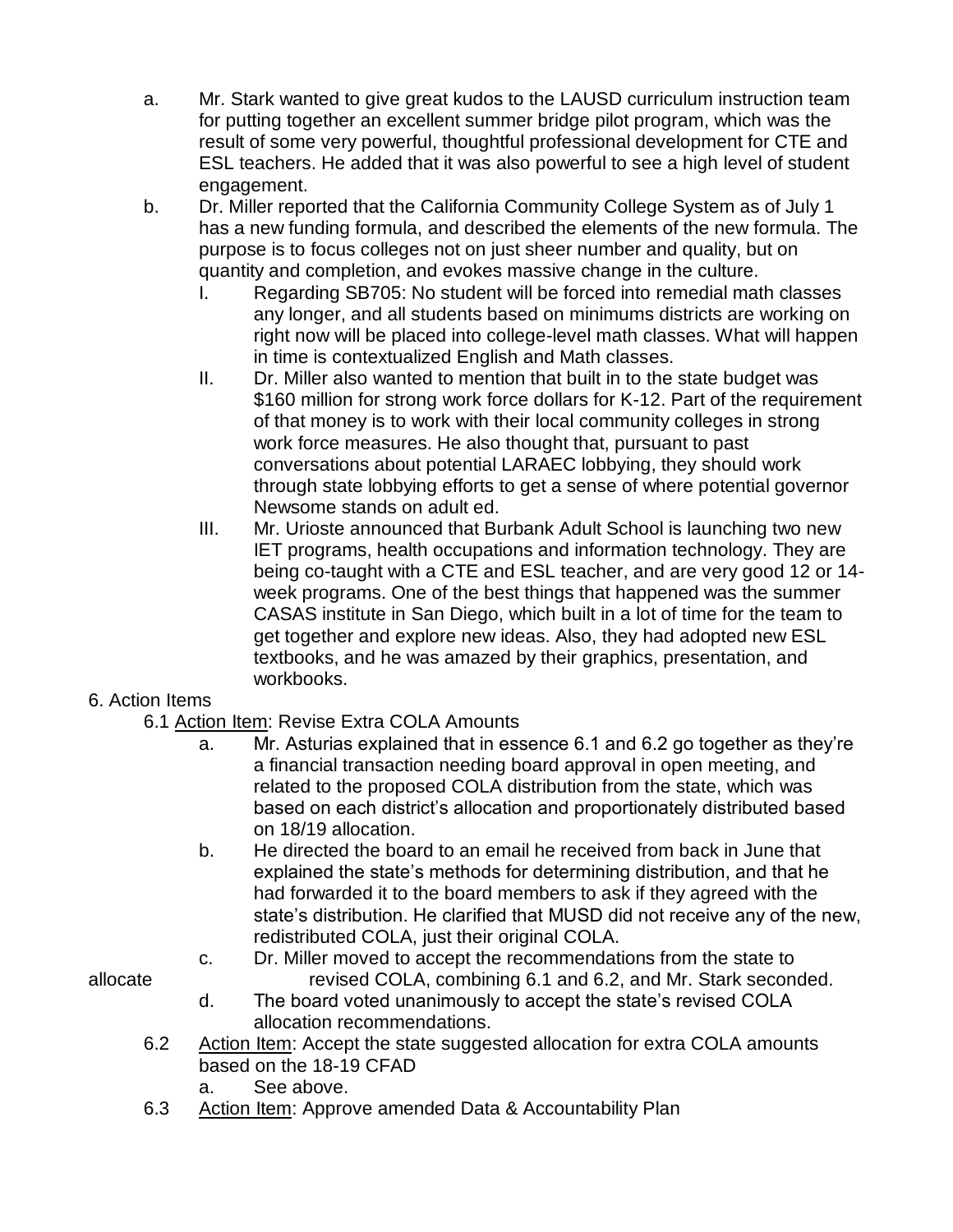- a. Mr. Asturias explained that this is a document for the Data and Accountability plan approved by the board and submitted to the state about a year and a half ago. At the time, they'd decided that they would do an RFP through Burbank to contract for a common data and accountability system for LARAEC. That RFP was withdrawn, and that element had to be removed from the plan we submitted to state. Revisions are that the RFP was withdrawn, and that the state by adopting the TE system had fulfilled most of what LARAEC wanted to do with the RFP.
- b. Mr. Stark said that he wanted to make sure whatever system proposed for the study and career pathway plan can interface with existing systems, and mentioned the STEP system, which an audience member clarified was the Student Transition Education Plan. Mr. Asturias confirmed that it will be compatible.
	- c. Ms. Monte asked why they were revising this plan, but not budget pages, and Mr. Asturias explained that they wanted to make sure they had other important information first, but the bottom line number won't change. He explained that the moving of funds had already been approved by the board in April or May, and this was just documenting where the chips fell for transparency.
	- d. Dr. Miller moved to approve the amended Data and Accountability plan, and Mr. Stark seconded.
	- e. The board voted unanimously to approve the amended Data and Accountability plan.
	- 6.4 Action Item: Approve proposed vendors selected from Bidders Conference evaluated/scored proposals
- a. Mr. Asturias explained that the Point Persons Teams had at the request of the board reached out to a number of auditing firms for proposals for consulting and auditing services, designed to make LARAEC office reports compiled from member data audit-proof. They had originally started with just fiscal audit proposals, but realized they may also need program audits.
	- b. He then displayed the rubric developed by the PPT to score what was being proposed by each vendor, and that they are looking to approve Vavrinek and Vasquez, determined as the best choice by the PPT.
	- c. Dr. Miller explained that 6.4 shouldn't have come to the board, since they delegate that authority, so in reality the PPT team would simply put forth their ultimate recommendation. Mr. Asturias added that according to auditors, the same firm cannot do both the consulting and the auditing, so they would need two firms, and after further questions from board, requested to withdraw their action items and come in September with a better-prepared recommendation. The board agreed and action items 6.4 and 6.5 were deferred to the next agenda.
	- 6.5 Action Item: Determine which firm will provide consulting services and which will provide auditing services
		- a. See above.
- 7. Consent Agenda
	- 7.1 Agenda Item: Approve the proposed LARAEC conference date and location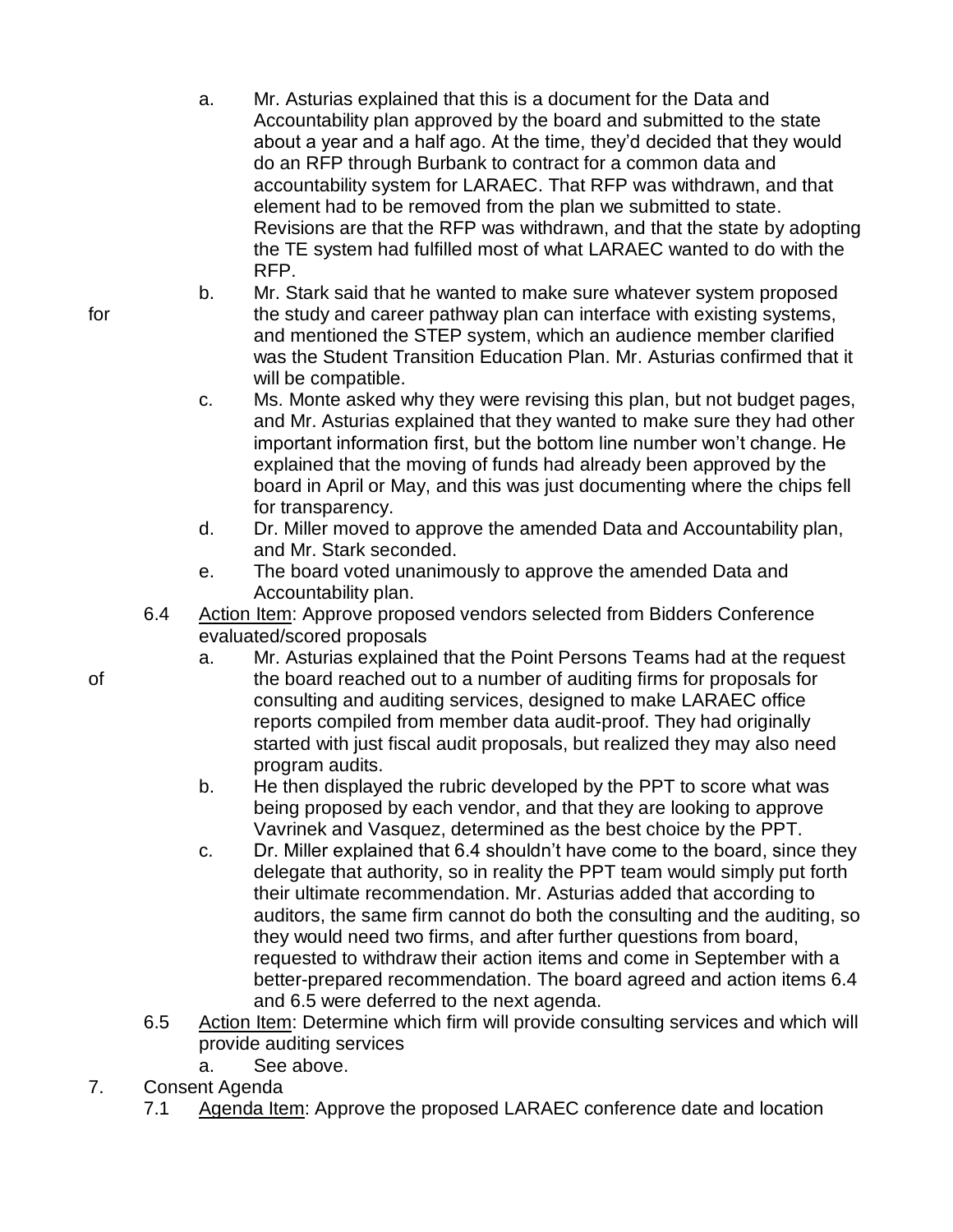- a. Ms. Montes asked if there was any motion that consent items be moved to regular discussion. Hearing none, she moved Agenda Item 7.2 to discussion. **Voting on Agenda Item 7.1 took place after voting on 7.2 and before voting on 7.3.**
- b. Dr. Miller moved to approve the proposed LARAEC conference date and location, and Mr. Stark seconded.
- c. The board voted unanimously to approve.
- 7.2 Agenda Item: Approve LARAEC Yearly Plan
	- a. Ms. Montes explained that they had gotten an email about the YP draft, and it seemed like there were a lot of errors, which led to confusion. Mr. Asturias explained that they had a number of issues with the new system the state has implemented for them to input yearly plans into, including confusion about the amount of characters allowed in the submission field. The state canceled all plans and they were allowed to resubmit one week from the point the state adjusts its system.
		- b. Mr. Stark suggested there would be time to make additional edits at this point. Dr. Miller summarized that they were requesting at a future meeting to come forward with a process by which the next plan will be updated, and asked if anyone had a substantive change to make.
		- c. Mr. Asturias acknowledged that the draft submitted to the board with errors very quickly before the meeting was unfair, and added that they have been sending updates and developments at every stage, so this draft was not the finalized product. He acknowledged that with the new format, there will be things they need to work on as they move along.
		- d. Mr. Urioste wanted to add that the board is also wearing two different hats, as staff members in their districts and board members here, which makes all of this extremely complicated. He also thinks it's extremely sad that the AEP office thinks so little of this report as to minimize the number of characters.
- e. Dr. Miller thought this had been a healthy conversation, and fully entrusts the PPT and LARAEC staff and expects a timeline in the future where the workgroup people come to them, have a formal presentation, the board can weigh in, then go from there. Going back to the current YP, if all of the grammatical stuff is cleaned up, and word count updated, he is comfortable with Mr. Asturias and his team strengthening the document and submitting it. Mr. Asturias appreciated the direction
	- f. Dr. Miller moved to approve submission of 18-19 yearly plan with staff directed to submit the plan, and Mr. Stark seconded
	- g. The board voted unanimously to approve submission of the 18-19 yearly plan.
	- 7.3: Agenda Item: Propose Executive Team Workshop Planning date
		- a. After discussion of scheduling conflicts, Ms. Montes moved to hold the Workshop Planning date on September 21 from 3:30 to 5:00 PM, and Mr. Stark seconded.

b. The board voted unanimously to approve the Workshop Planning date. Announcements:

No announcements, next board meeting to be held Sept 21, 2018 location TBD.

Ms. Montes adjourned the meeting at 3:44 PM.